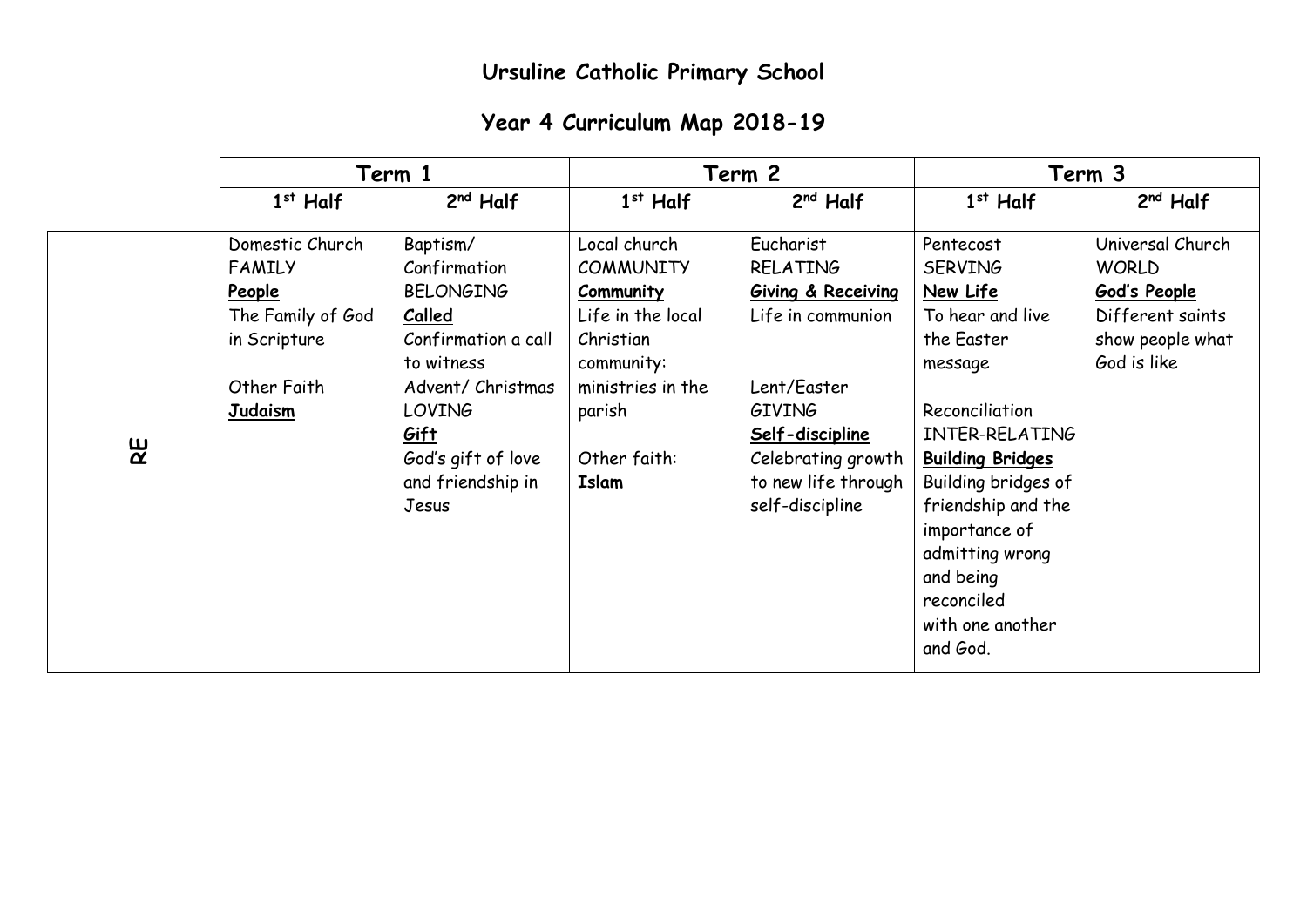| Come and See<br>Liverpool<br>Archdiocese<br>Aims | People<br>Some children will be able to ask and respond to<br>questions about their own and others' experience and<br>.<br>Feelings about tracking back family trees and be able<br>to ask questions about what they and others wonder<br>about family trees. They will be able to retell some<br>of the stories from scripture about Jesus' family and<br>describe some ways in which characters in the Bible<br>lived out their lives<br>Some children will be able to compare their own and<br>others' ideas about the questions that family trees<br>raise and are difficult to answer. They will be able to<br>make links between stories from scripture about<br>Tesus' family and what people believe about God and<br>Jesus and give reasons for certain actions by<br>believers such as Ruth.<br><b>Judaism</b><br>Understanding the Torah | Called<br>Some children will be able to ask and respond to<br>questions about being chosen. They will be able to ask<br>questions about what they and others wonder about<br>the reason for responses to being chosen and retell<br>some special stories about religious events and people<br>such as David or the call of the apostles.<br>They will be able to use religious words and phrases<br>to describe what it means to be called and state some<br>ways in which people are called to live a Christian life.<br>Some children will be able to make links to show how<br>feelings and beliefs can affect the responses they<br>might make to being chosen and compare their own<br>and other neaple's ideas about the question<br>concerning the reasons for different responses to<br>being chosen and realise that these question are<br>difficult to answe<br>Some children will be able to make links between<br>scripture and the call to holiness using their<br>developing religious vocabulary to give reasons for<br>the actions and symbols used at Confirmation and why<br>Christians respond to God's call.<br>Gift<br>Some children will be able to ask and respond to<br>questions about what is important in friendship and<br>about what they and others wonder about the aift of<br>love and friendship and realise that some of these<br>questions are difficult to answer. They will be able to<br>retell the story of the birth of Jesus and the visit of<br>the Wise Men and be able to use religious words and<br>phrases to describe some of the religious actions and<br>symbols which help Christians prepare during Advent<br>for the coming of Jesus at Christmas,<br>Some children will be able to make links to show how<br>feelings and beliefs affect their behaviour and that<br>of others in relation to the gift of love and friendship<br>and compare their own and other people's ideas about<br>the aift of love and friendship and realise that these<br>questions are difficult to answer<br>They will be able to make links between Scripture<br>texts and the belief that God sent Jesus to earth as<br>the long-awaited Messigh and use a developing<br>religious vocabulary to give reasons for the religious<br>actions and symbols connected with the liturgical<br>season of Advent and Christmas. | Community<br>Some children will be able to ask and respond to<br>questions about their own and others' experiences of<br>being part of a community and be able to ask<br>questions about what they and others wonder about<br>the responsibility and commitment of belonging to a<br>community and realise that some of these questions<br>are difficult to answer<br>They will be able to retell the story of how the<br>apostles were called and describe some of the advice<br>St. Paul gives us on how to be loving members of a<br>community. They will be able to use religious words<br>and phrases to describe actions and symbols within a<br>funeral Mass and describe some ways in which some<br>neonle serve their norish community<br>Some children will be able to make links to show how<br>feelings and beliefs affect their commitment to<br>community and that of others and be able to compare<br>their own and other neonle's ideas about questions of<br>enggaing with others for the good of the community<br>and appreciate that these questions are difficult to<br>They will be able to make links between the call of<br>the apostles and God's call to people to serve him<br>today and use a developing religious vocabulary to<br>give reasons for the actions and symbols used within<br>a funeral Mass and why people give service to the<br>parish community through various ministries.<br>Some children will be able to show how their own and<br>others' decisions about being involved in the life of a<br>community are informed by beliefs and values.<br><b>Islam</b><br>Understanding the Qur'an | Giving & Receiving<br>Some children will also be able to ask and respond to<br>their own and others' experiences and feelings about<br>giving and receiving and will be able to ask questions<br>about what they and others wonder about giving and<br>receiving every day and realise that some of these<br>questions are difficult to answer<br>They will be able to describe what happens during<br>the Introductory Rite and what a person might do if<br>they follow Jesus' advice and ways in which peace is<br>lived out by believers.<br>Some children will be able to make links to show how<br>feelings and beliefs about giving and receiving affect<br>their own behaviour and that of others and will be<br>able to compare their own and other people's ideas<br>about questions of giving and receiving that are<br>difficult to answe<br>They will be able to make links between Scripture<br>and an understanding of the Eucharist and be able to<br>use a developing religious vocabulary to give reasons<br>for religious action and symbols used in the<br>celebration of the Eucharist and why Christians<br>attend the celebration of the Eucharist and will be<br>able to compare their own and other people's ideas<br>about questions related to the Communion rite.<br>Some children will be able to show how their own and<br>others' decisions about giving and receiving are<br>informed by beliefs and values and be able to<br>describe and show an understanding of Communion<br>making links between the Communion Rite and beliefs,<br>ideas, feelings and experiences.<br>They will be able to show understanding of how<br>belief in the Eucharist shapes life and be able to<br>engage with and respond to the question, 'Why do<br>Catholics receive Holy Communion?' in the light of<br>religious teaching.<br>Self-discipline<br>Some children will be able to ask and respond to<br>questions about their own and others' experiences of<br>being self-disciplined and be able to ask questions<br>about what they and others wonder about how people<br>can reach their full potential and realise that some<br>of these question are not easy to answer<br>They will be able to make links to show how feeling<br>and beliefs affect their self- discipline and that of<br>others<br>Some children will be able to retell some of the<br>religious stories of Holy Thursday, Good Friday and<br>the Resurrection and be able to use religious<br>vocabulary to describe some religious actions and<br>symbols of Lent and Holy Week and some ways in<br>which Christians try to be self-disciplined in Lent.<br>Some children will be able to compare their own and<br>other people's ideas about questions concerning the<br>need for self discipline and realise that some of<br>these questions are difficult to answer and be able<br>to make links between religious stories of Holy<br>Thursday, Good Friday and the Resurrection and<br>Christian beliefs<br>They will be able to use a developing religious<br>vocabulary to give reasons for religious actions and<br>symbols connected to Lent and Holy Week and why<br>Christians try to be self-disciplined in Lent<br>Some children will be able to describe and show an<br>understanding of Scripture, beliefs, ideas, feelings<br>and experiences, making links between them. And be<br>able to use religious terms to show an understanding<br>of the different liturgies of Holy Week and how<br>religious belief concerning the events of Lent and<br>Holy Week shape life. | New Life<br>Some children will be able to ask and respond to<br>questions about their own and others' experiences<br>and feelings of good news bringing life and be able to<br>ask auestions about what they and others wonder<br>about how good news brings life and happiness. They<br>will be able to retell some special stories about the<br>religious event and people connected with Pentecost<br>and describe some ways in which the Apostles spread<br>the Good News through the power of the Holy Spirit.<br>They will be able to use religious words and phrases<br>describe the events of Pentecost.<br>Some children will be able to make links to show how<br>feelings of sadness and joy and the beliefs in the<br>goodness of others, affects their own and others'<br>behaviour and to compare their own and other<br>people's ideas about how good news brings life.<br>They will be able to give reasons why the apostles<br>spread the Good News and for the actions of Peter.<br>John and Paul. They will be able to make links<br>between the Pentecost story and the Christian belief<br>in the new life of the Easter message through the<br>nower of the Holy Spirit<br>Some children will be able to show how their own and<br>others' decisions about receiving and giving good news<br>are informed by beliefs and be able to show<br>understanding of how the belief in the Good News<br>and the coming of the Holy Spirit at Pentecost<br>shapes the lives of Christians today.<br><b>Building Bridges</b><br>Some children will be able to ask and respond to<br>questions about their own and others' experience and<br>feelings about what breaks and what mends a<br>friendship and be able to ask questions about what<br>they and other wonder about how friendships may be<br>restored. They will be able to use religious words and<br>phrases to describe some religious actions and<br>symbols used in the Sacrament of Reconciliation<br>Some children will be able to make links to show how<br>feelings and beliefs affect their behaviour and that<br>of others in respect to maintaining friendship and be<br>able to compare their own and other people's ideas<br>about questions of building and maintaining friendship<br>and realise that these questions are difficult to<br>answer. They will be able to use a developing<br>religious vocabulary to give reasons for religious<br>actions used in the Sacrament of Reconciliation and<br>why believers ask forgiveness of others and forgive<br>those who have hurt them. They will be able to make<br>links to show how feelings and beliefs about<br>reconciliation affect their behaviour and that of<br>others.<br>Some children will be oble to show how their own and<br>others' decisions about friendship are informed by<br>beliefs and values and be able to describe and show<br>understanding of Scripture, beliefs, ideas, feelings<br>and experience of reconciliation, mercy and<br>forgiveness, making links between them. They will be<br>able to show understanding of how religious belief in<br>reconciliation, mercy and forgiveness shapes life and<br>be able to engage with and respond to questions of<br>life in the light of religious teaching about<br>reconciliation, mercy and forgiveness. | <b>New Life</b><br>Some children will be able to ask and respond to<br>questions about their own and others' experiences<br>and feelings of ordinary people doing extraordinary<br>things and be able to ask questions about what they<br>and others wonder about ordinary people doing<br>extraordinary things and realise that some of these<br>questions are difficult to answer<br>They will be able to retell some special stories about<br>religious events and people who show what God is like<br>and will be able to describe some ways in which<br>religion is lived out by different saints.<br>Some children will be able to give reasons for<br>certain actions by those neaple they have studied and<br>be oble to make links between Scripture and the<br>action and beliefs of followers of God's way. They will<br>be able to make links to show how feelings and<br>beliefs affect their behaviour and that of others,<br>and compare their own and other people's ideas about<br>the question of what makes a person do<br>extraordinary things and find it is a difficult<br>question to answer.<br>Some children will be able to show how their own and<br>others' decisions about actions in life are informed<br>by beliefs and values and describe and show an<br>understanding of Scripture, beliefs, ideas, feelings<br>and experience, making links between them.<br>They will be able to show understanding of how<br>religious belief has shaped the way some people live<br>out their lives. |
|--------------------------------------------------|-----------------------------------------------------------------------------------------------------------------------------------------------------------------------------------------------------------------------------------------------------------------------------------------------------------------------------------------------------------------------------------------------------------------------------------------------------------------------------------------------------------------------------------------------------------------------------------------------------------------------------------------------------------------------------------------------------------------------------------------------------------------------------------------------------------------------------------------------------|-----------------------------------------------------------------------------------------------------------------------------------------------------------------------------------------------------------------------------------------------------------------------------------------------------------------------------------------------------------------------------------------------------------------------------------------------------------------------------------------------------------------------------------------------------------------------------------------------------------------------------------------------------------------------------------------------------------------------------------------------------------------------------------------------------------------------------------------------------------------------------------------------------------------------------------------------------------------------------------------------------------------------------------------------------------------------------------------------------------------------------------------------------------------------------------------------------------------------------------------------------------------------------------------------------------------------------------------------------------------------------------------------------------------------------------------------------------------------------------------------------------------------------------------------------------------------------------------------------------------------------------------------------------------------------------------------------------------------------------------------------------------------------------------------------------------------------------------------------------------------------------------------------------------------------------------------------------------------------------------------------------------------------------------------------------------------------------------------------------------------------------------------------------------------------------------------------------------------------------------------------------------------------------------------------------------------------------------------------------|------------------------------------------------------------------------------------------------------------------------------------------------------------------------------------------------------------------------------------------------------------------------------------------------------------------------------------------------------------------------------------------------------------------------------------------------------------------------------------------------------------------------------------------------------------------------------------------------------------------------------------------------------------------------------------------------------------------------------------------------------------------------------------------------------------------------------------------------------------------------------------------------------------------------------------------------------------------------------------------------------------------------------------------------------------------------------------------------------------------------------------------------------------------------------------------------------------------------------------------------------------------------------------------------------------------------------------------------------------------------------------------------------------------------------------------------------------------------------------------------------------------------------------------------------------------------------------------------------------------------------------------|------------------------------------------------------------------------------------------------------------------------------------------------------------------------------------------------------------------------------------------------------------------------------------------------------------------------------------------------------------------------------------------------------------------------------------------------------------------------------------------------------------------------------------------------------------------------------------------------------------------------------------------------------------------------------------------------------------------------------------------------------------------------------------------------------------------------------------------------------------------------------------------------------------------------------------------------------------------------------------------------------------------------------------------------------------------------------------------------------------------------------------------------------------------------------------------------------------------------------------------------------------------------------------------------------------------------------------------------------------------------------------------------------------------------------------------------------------------------------------------------------------------------------------------------------------------------------------------------------------------------------------------------------------------------------------------------------------------------------------------------------------------------------------------------------------------------------------------------------------------------------------------------------------------------------------------------------------------------------------------------------------------------------------------------------------------------------------------------------------------------------------------------------------------------------------------------------------------------------------------------------------------------------------------------------------------------------------------------------------------------------------------------------------------------------------------------------------------------------------------------------------------------------------------------------------------------------------------------------------------------------------------------------------------------------------------------------------------------------------------------------------------------------------------------------------------------------------------------------------------------------------------------------------------------------------------------------------------------------------------------------------------------------------------------------------------------------------------------------------------------------------------------------------------------------------------------------------------------------------------------------------------------------------------------------------------------------------------------------------------------------------------------------------------------------------------------------------------------------------------------------------------------------------------------------------------------------------------|---------------------------------------------------------------------------------------------------------------------------------------------------------------------------------------------------------------------------------------------------------------------------------------------------------------------------------------------------------------------------------------------------------------------------------------------------------------------------------------------------------------------------------------------------------------------------------------------------------------------------------------------------------------------------------------------------------------------------------------------------------------------------------------------------------------------------------------------------------------------------------------------------------------------------------------------------------------------------------------------------------------------------------------------------------------------------------------------------------------------------------------------------------------------------------------------------------------------------------------------------------------------------------------------------------------------------------------------------------------------------------------------------------------------------------------------------------------------------------------------------------------------------------------------------------------------------------------------------------------------------------------------------------------------------------------------------------------------------------------------------------------------------------------------------------------------------------------------------------------------------------------------------------------------------------------------------------------------------------------------------------------------------------------------------------------------------------------------------------------------------------------------------------------------------------------------------------------------------------------------------------------------------------------------------------------------------------------------------------------------------------------------------------------------------------------------------------------------------------------------------------------------------------------------------------------------------------------------------------------------------------------------------------------------------------------------------------------------------------------------------------------------------------------------------------------------------------------------------------------------------------------------------------------------------------------------------------------------------------------------------------------------------------------------------------------------------------------------------------------------------------------------------------------------------------------------------------------------------------------------------------------------------------------------------------------------------------|----------------------------------------------------------------------------------------------------------------------------------------------------------------------------------------------------------------------------------------------------------------------------------------------------------------------------------------------------------------------------------------------------------------------------------------------------------------------------------------------------------------------------------------------------------------------------------------------------------------------------------------------------------------------------------------------------------------------------------------------------------------------------------------------------------------------------------------------------------------------------------------------------------------------------------------------------------------------------------------------------------------------------------------------------------------------------------------------------------------------------------------------------------------------------------------------------------------------------------------------------------------------------------------------------------------------------------------------------------------------------------------------------------------------------------------------------------------------------------------------------------------------------|
| Science                                          | Animals/Humans                                                                                                                                                                                                                                                                                                                                                                                                                                                                                                                                                                                                                                                                                                                                                                                                                                      | Electricity                                                                                                                                                                                                                                                                                                                                                                                                                                                                                                                                                                                                                                                                                                                                                                                                                                                                                                                                                                                                                                                                                                                                                                                                                                                                                                                                                                                                                                                                                                                                                                                                                                                                                                                                                                                                                                                                                                                                                                                                                                                                                                                                                                                                                                                                                                                                               | States of<br>matter                                                                                                                                                                                                                                                                                                                                                                                                                                                                                                                                                                                                                                                                                                                                                                                                                                                                                                                                                                                                                                                                                                                                                                                                                                                                                                                                                                                                                                                                                                                                                                                                                      | Sound                                                                                                                                                                                                                                                                                                                                                                                                                                                                                                                                                                                                                                                                                                                                                                                                                                                                                                                                                                                                                                                                                                                                                                                                                                                                                                                                                                                                                                                                                                                                                                                                                                                                                                                                                                                                                                                                                                                                                                                                                                                                                                                                                                                                                                                                                                                                                                                                                                                                                                                                                                                                                                                                                                                                                                                                                                                                                                                                                                                                                                                                                                                                                                                                                                                                                                                                                                                                                                                                                                                                                                                    | <b>Living Things</b>                                                                                                                                                                                                                                                                                                                                                                                                                                                                                                                                                                                                                                                                                                                                                                                                                                                                                                                                                                                                                                                                                                                                                                                                                                                                                                                                                                                                                                                                                                                                                                                                                                                                                                                                                                                                                                                                                                                                                                                                                                                                                                                                                                                                                                                                                                                                                                                                                                                                                                                                                                                                                                                                                                                                                                                                                                                                                                                                                                                                                                                                                                                                                                                                                                                                                                            | N/A                                                                                                                                                                                                                                                                                                                                                                                                                                                                                                                                                                                                                                                                                                                                                                                                                                                                                                                                                                                                                                                                                                                                                                                                                                                                                                                                                                                                                                                                                                                        |
| <b>NC</b><br>Aims                                | · I can identify and<br>name the parts of the<br>human digestive system.<br>$\cdot$ I can describe the                                                                                                                                                                                                                                                                                                                                                                                                                                                                                                                                                                                                                                                                                                                                              | . I can identify and name<br>appliances that require<br>electricity to function.<br>$\cdot$ I can construct a series                                                                                                                                                                                                                                                                                                                                                                                                                                                                                                                                                                                                                                                                                                                                                                                                                                                                                                                                                                                                                                                                                                                                                                                                                                                                                                                                                                                                                                                                                                                                                                                                                                                                                                                                                                                                                                                                                                                                                                                                                                                                                                                                                                                                                                      | *I can group materials<br>based on their state of<br>matter (solid, liquid,<br>qas)                                                                                                                                                                                                                                                                                                                                                                                                                                                                                                                                                                                                                                                                                                                                                                                                                                                                                                                                                                                                                                                                                                                                                                                                                                                                                                                                                                                                                                                                                                                                                      | *I can describe how<br>sound is made.<br>*I can explain how<br>sound travels from a                                                                                                                                                                                                                                                                                                                                                                                                                                                                                                                                                                                                                                                                                                                                                                                                                                                                                                                                                                                                                                                                                                                                                                                                                                                                                                                                                                                                                                                                                                                                                                                                                                                                                                                                                                                                                                                                                                                                                                                                                                                                                                                                                                                                                                                                                                                                                                                                                                                                                                                                                                                                                                                                                                                                                                                                                                                                                                                                                                                                                                                                                                                                                                                                                                                                                                                                                                                                                                                                                                      | *I can group living<br>things in different<br>ways.<br>*I can use                                                                                                                                                                                                                                                                                                                                                                                                                                                                                                                                                                                                                                                                                                                                                                                                                                                                                                                                                                                                                                                                                                                                                                                                                                                                                                                                                                                                                                                                                                                                                                                                                                                                                                                                                                                                                                                                                                                                                                                                                                                                                                                                                                                                                                                                                                                                                                                                                                                                                                                                                                                                                                                                                                                                                                                                                                                                                                                                                                                                                                                                                                                                                                                                                                                               |                                                                                                                                                                                                                                                                                                                                                                                                                                                                                                                                                                                                                                                                                                                                                                                                                                                                                                                                                                                                                                                                                                                                                                                                                                                                                                                                                                                                                                                                                                                            |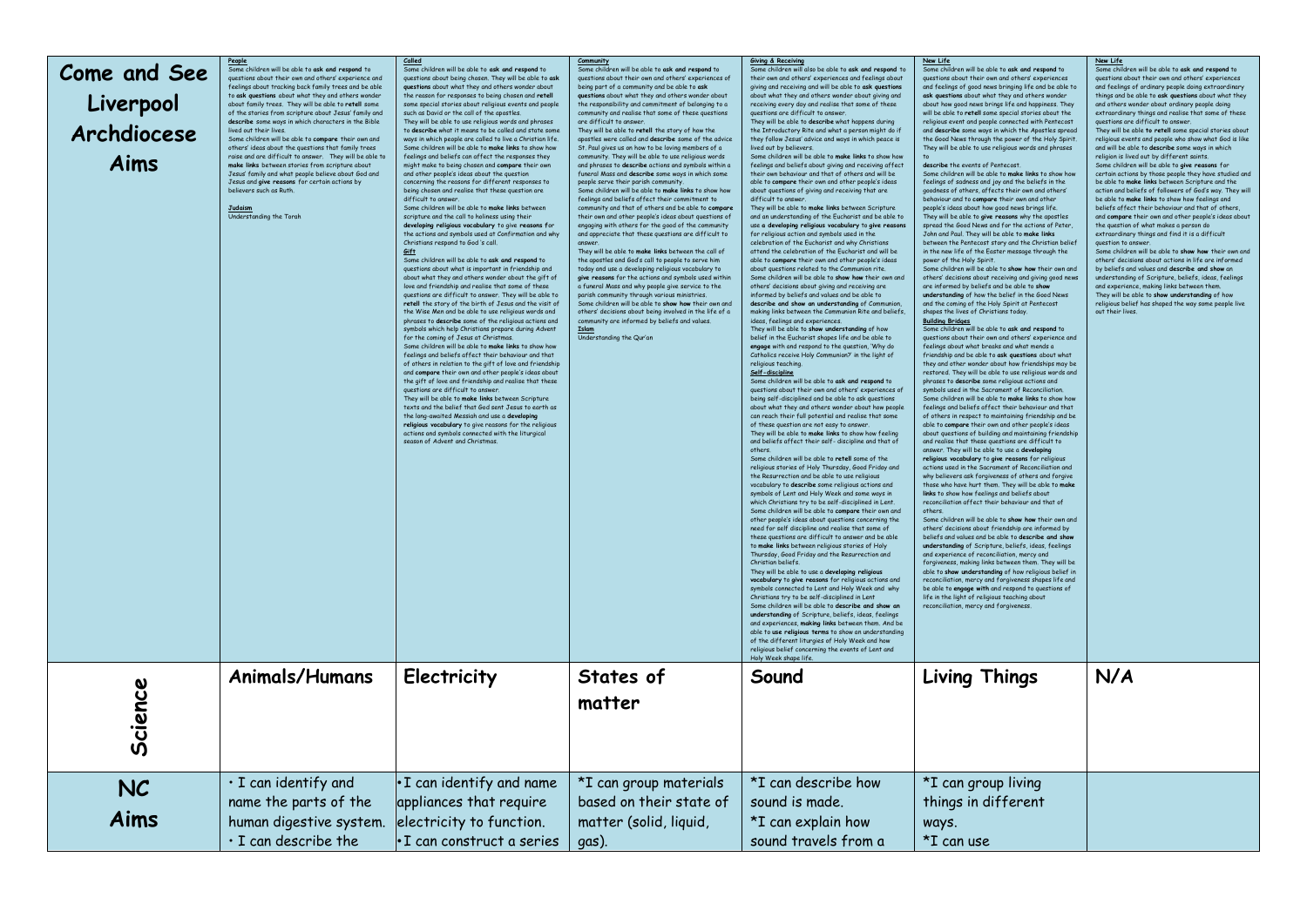| functions of the organs        | circuit.                      | *I can describe how           | source to our ears.           | classification keys to        |
|--------------------------------|-------------------------------|-------------------------------|-------------------------------|-------------------------------|
| in the human digestive         | . I can identify and name     | some materials can            | *I can explain the place      | group, identify and           |
| system.                        | the components in a           | change state.                 | of vibration in hearing.      | name living things.           |
| · I can identify and           | series circuit (including     | *I can explore how            | *I can explore the            | *I can create                 |
| describe the different         | cells, wires, bulbs,          | materials change state.       | correlation between           | classification keys to        |
| types of teeth in              | switches and buzzers).        | *I can measure the            | pitch and the object          | group, identify and           |
| humans.                        | •I can draw a circuit         | temperature at which          | producing a sound.            | name living things (for       |
| $\cdot$ I can describe the     | diagram.                      | materials change state.       | *I can explore the            | others to use).               |
| functions of different         | . I can predict and test      | *I can describe the           | correlation between           | *I can describe how           |
| human teeth.                   | whether a lamp will light     | water cycle.                  | the volume of a sound         | changes to an                 |
| · I can use food chains        | within a circuit.             | *I can explain the part       | and the strength of the       | environment could             |
| to identify producers,         | $\cdot$ I can describe the    | played by evaporation         | vibrations that               | endanger living things.       |
| predators and prey.            | function of a switch in a     | and condensation in the       | produced it.                  | <b>Working scientifically</b> |
| · I can construct food         | lcircuit.                     | water cycle.                  | *I can describe what          | *I can ask relevant           |
| chains to identify             | . I can describe the          | <b>Working scientifically</b> | happens to a sound as it      | scientific questions.         |
| producers, predators           | difference between a          | *I can ask relevant           | travels away from its         | *I can use observations       |
| and prey.                      | conductor and insulators;     | scientific questions.         | source.                       | and knowledge to              |
| <b>Working Scientifically</b>  | giving examples of each.      | *I can use observations       | <b>Working scientifically</b> | answer scientific             |
| · I can ask relevant           | <b>Working Scientifically</b> | and knowledge to              | *I can ask relevant           | questions.                    |
| scientific questions.          | $\cdot$ I can ask relevant    | answer scientific             | scientific questions.         |                               |
| $\cdot$ I can use observations | scientific questions.         | questions.                    | *I can use observations       | *I can set up a simple        |
| and knowledge to               | *I can use observations       | *I can set up a simple        | and knowledge to              | enquiry to explore a          |
| answer scientific              | and knowledge to              | enquiry to explore a          | answer scientific             | scientific question.          |
| questions.                     | answer scientific             | scientific question.          | questions.                    | *I can make careful           |
| · I can set up a simple        | questions.                    | *I can set up a test to       | *I can set up a simple        | and accurate                  |
| enquiry to explore a           | *I can set up a simple        | compare two things.           | enquiry to explore a          | observations                  |
| scientific question.           | enquiry to explore a          | *I can set up a fair          | scientific question.          | *I can gather, record,        |
| · I can use diagrams,          | scientific question.          | test and explain why it       | *I can set up a test to       | classify and present          |
| keys using scientific          | *I can use diagrams           | is fair.                      | compare two things.           | data in different ways        |
| language.                      | using scientific              | *I can make careful           | *I can set up a fair          | to answer scientific          |
| · I can use findings to        | language.                     | and accurate                  | test and explain why it       | questions.                    |
| report in different            | *I can use findings to        | observations, including       | is fair.                      | *I can use diagrams,          |
| ways, including oral and       | report in different           | the use of standard           | *I can make careful           | keys, bar charts and          |
| written explanations,          | ways, including oral and      | units.                        | and accurate                  | tables; using scientific      |
| presentation.                  | written explanations,         | *I can use equipment,         | observations                  | language.                     |
|                                | presentation.                 | including thermometers        | *I can gather, record,        | *I can use findings to        |
|                                | *I can draw conclusions       | to make measurements.         | classify and present          | report in different           |
|                                | and suggest                   | *I can gather, record,        | data in different ways        | ways, including oral and      |
|                                | improvements.                 | classify and present          | to answer scientific          | written explanations,         |
|                                | *I can make a                 | data in different ways        | questions.                    | presentation.                 |
|                                | prediction with a             | to answer scientific          | *I can use diagrams,          | *I can draw conclusions       |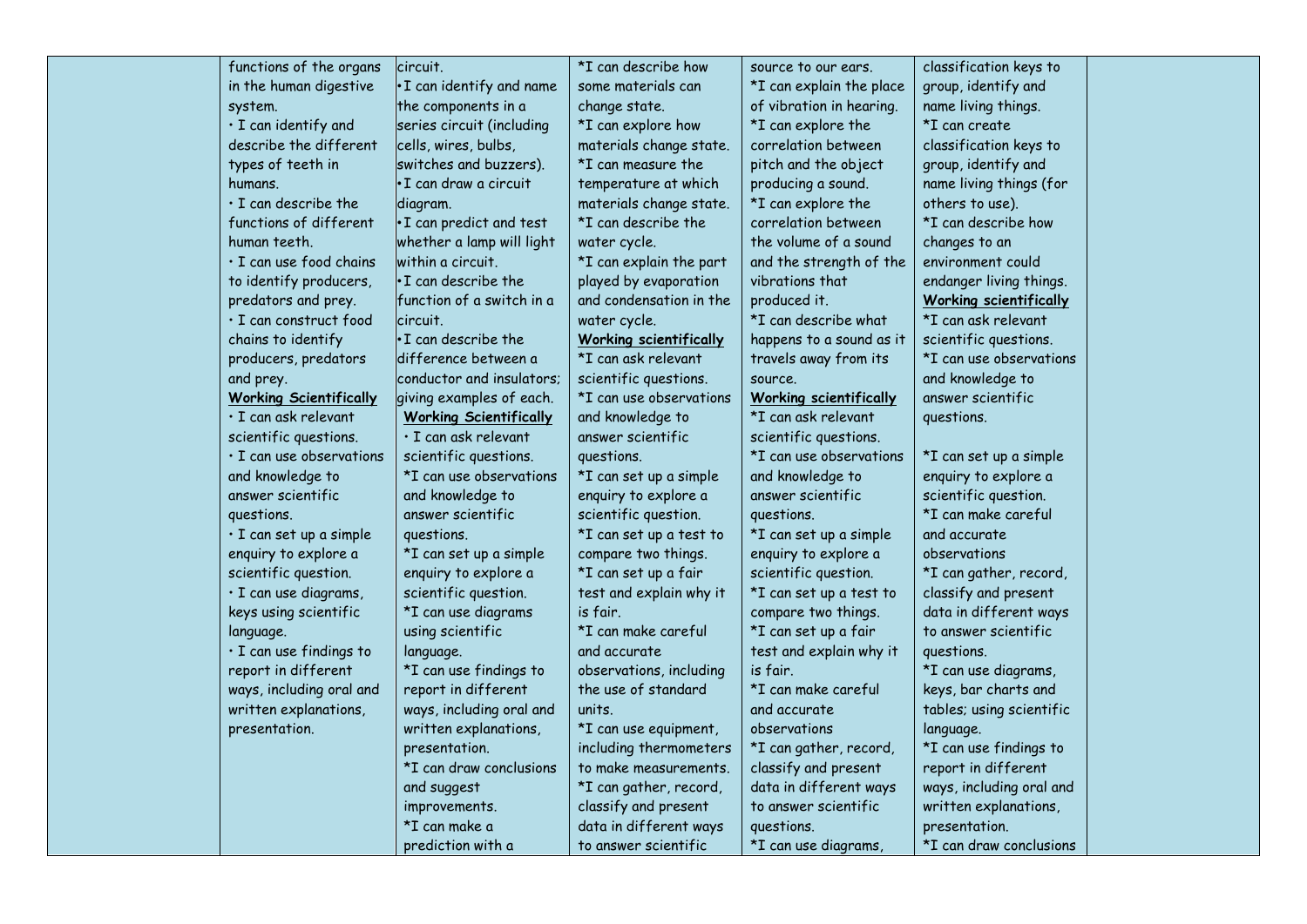|                   |     | reason.<br>*I can identify<br>differences, similarities<br>and changes related to<br>an enquiry.                                                                                                                                                                                                                                                                                                  | questions.<br>*I can use diagrams,<br>and tables; using<br>scientific language.<br>*I can use findings to<br>report in different<br>ways, including oral and<br>written explanations,<br>presentation.<br>*I can draw conclusions<br>and suggest<br>improvements.<br>*I can make a<br>prediction with a<br>reason.<br>*I can identify<br>differences,<br>similarities and changes<br>related to an enquiry. | keys, bar charts and<br>tables; using scientific<br>language.<br>*I can use findings to<br>report in different<br>ways, including oral and<br>written explanations,<br>presentation.<br>*I can draw conclusions<br>and suggest<br>improvements.<br>*I can make a<br>prediction with a<br>reason.<br>*I can identify<br>differences,<br>similarities and changes<br>related to an enquiry. | and suggest<br>improvements.<br>*I can make a<br>prediction with a<br>reason.<br>*I can identify<br>differences,<br>similarities and changes<br>related to an enquiry.                                                                                                                                                                                                     |     |
|-------------------|-----|---------------------------------------------------------------------------------------------------------------------------------------------------------------------------------------------------------------------------------------------------------------------------------------------------------------------------------------------------------------------------------------------------|-------------------------------------------------------------------------------------------------------------------------------------------------------------------------------------------------------------------------------------------------------------------------------------------------------------------------------------------------------------------------------------------------------------|-------------------------------------------------------------------------------------------------------------------------------------------------------------------------------------------------------------------------------------------------------------------------------------------------------------------------------------------------------------------------------------------|----------------------------------------------------------------------------------------------------------------------------------------------------------------------------------------------------------------------------------------------------------------------------------------------------------------------------------------------------------------------------|-----|
| History           | N/A | Mayans                                                                                                                                                                                                                                                                                                                                                                                            | Romans                                                                                                                                                                                                                                                                                                                                                                                                      | N/A                                                                                                                                                                                                                                                                                                                                                                                       | Romans                                                                                                                                                                                                                                                                                                                                                                     | N/A |
| <b>NC</b><br>Aims | N/A | *I can plot events on a<br>timeline using centuries.<br>*I can use my<br>mathematical skills to<br>round up time<br>differences into<br>centuries and decades.<br>*I can explain how the<br>lives of wealthy people<br>were different from<br>the lives of poorer<br>people.<br>*I can explain how<br>historic items and<br>artefacts can be used<br>to help build up a<br>picture of life in the | *I can plot events on a<br>timeline using<br>centuries.<br>*I can use my<br>mathematical skills to<br>round up time<br>differences into<br>centuries and decades.<br>*I can explain how the<br>lives of wealthy people<br>were different from<br>the lives of poorer<br>people.<br>*I can explain how<br>historic items and<br>artefacts can be used<br>to help build up a                                  | N/A                                                                                                                                                                                                                                                                                                                                                                                       | *I can plot events on a<br>timeline using<br>centuries.<br>*I can use my<br>mathematical skills to<br>round up time<br>differences into<br>centuries and decades.<br>*I can explain how the<br>lives of wealthy people<br>were different from<br>the lives of poorer<br>people.<br>*I can explain how<br>historic items and<br>artefacts can be used<br>to help build up a | N/A |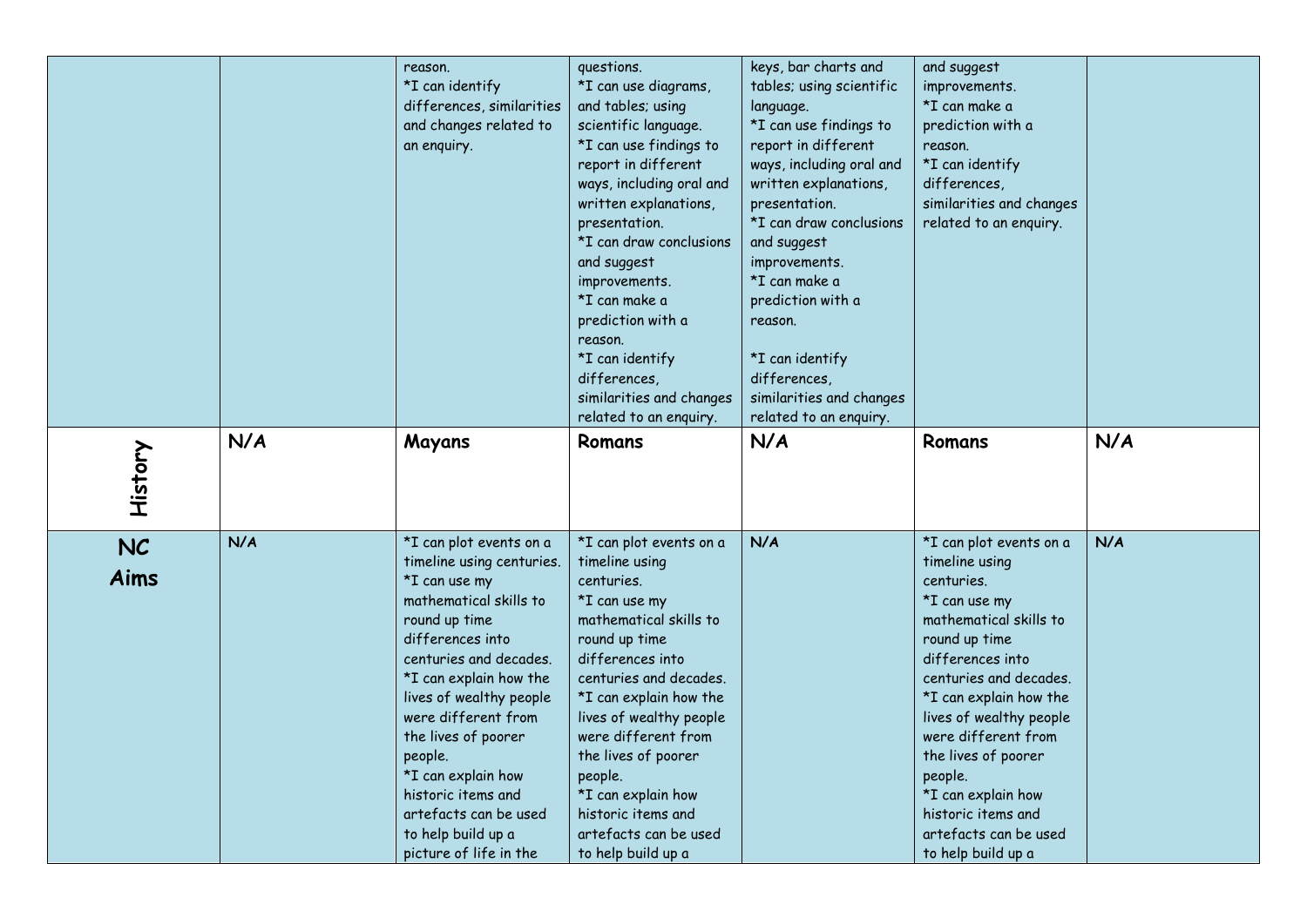|            |     | past. | picture of life in the<br>past.<br>*I can explain how an<br>event from the past<br>has shaped our life<br>today.<br>*I can research two<br>versions of an event<br>and explain how they<br>differ.<br>*I can research what it<br>was like for children in |                                                                                                                                                                                                                                                          | picture of life in the<br>past.<br>*I can explain how an<br>event from the past<br>has shaped our life<br>today.<br>*I can research two<br>versions of an event<br>and explain how they<br>differ.<br>*I can research what it<br>was like for children in |                                                                                                                                                                                                                                                                                                                                                                             |
|------------|-----|-------|-----------------------------------------------------------------------------------------------------------------------------------------------------------------------------------------------------------------------------------------------------------|----------------------------------------------------------------------------------------------------------------------------------------------------------------------------------------------------------------------------------------------------------|-----------------------------------------------------------------------------------------------------------------------------------------------------------------------------------------------------------------------------------------------------------|-----------------------------------------------------------------------------------------------------------------------------------------------------------------------------------------------------------------------------------------------------------------------------------------------------------------------------------------------------------------------------|
|            | N/A | N/A   | a given period of<br>history and present my<br>findings to an audience.<br>N/A                                                                                                                                                                            | Europe                                                                                                                                                                                                                                                   | a given period of<br>history and present my<br>findings to an audience.<br>N/A                                                                                                                                                                            | European rivers,                                                                                                                                                                                                                                                                                                                                                            |
| Geog       |     |       |                                                                                                                                                                                                                                                           |                                                                                                                                                                                                                                                          |                                                                                                                                                                                                                                                           | compass etc.                                                                                                                                                                                                                                                                                                                                                                |
| NC<br>Aims |     |       |                                                                                                                                                                                                                                                           | *I can locate the<br>world's countries, using<br>maps to focus on<br>Europe<br>*I understand<br>geographical<br>similarities and<br>differences through<br>the study of human and<br>physical geography of a<br>region in a European<br>country (Italy). |                                                                                                                                                                                                                                                           | *I understand and can<br>describe key aspects of<br>physical geography:<br>rivers and the water<br>cycle.<br>*I can use maps,<br>atlases, globes and<br>digital/computer<br>mapping to locate<br>countries and describe<br>features studied<br>*I can use the four<br>points of a compass and<br>2 figure grid<br>references to build my<br>knowledge of the wider<br>world |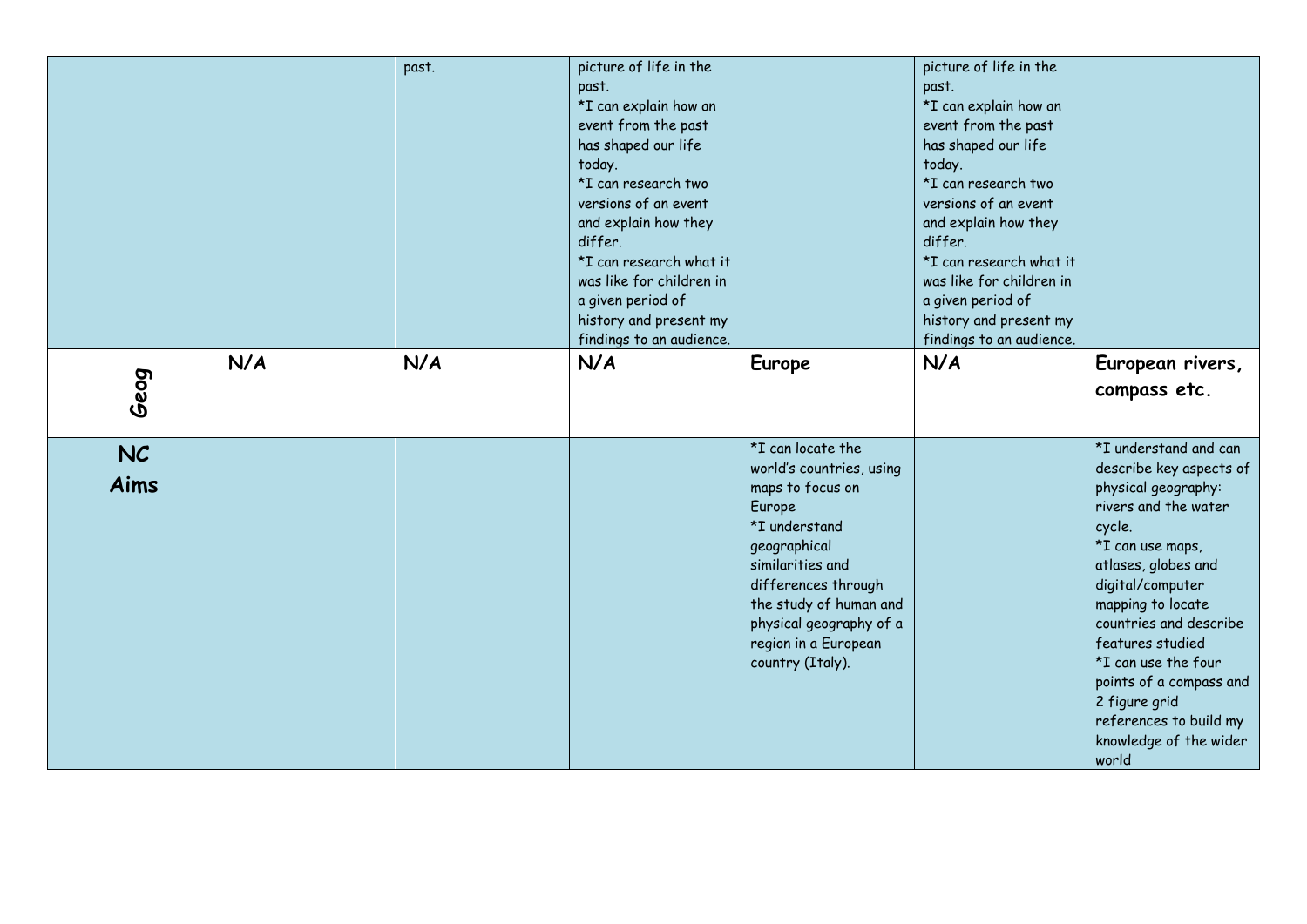| Sex<br>Relationship &<br>Education | 'No outsiders in our school:<br>Teaching the Equality Act<br>in Primary Schools' by<br>Andrew Moffat<br>A Crayon's Story:<br>Michael Hall<br>'A journey in love' by<br>Sister Jude Groden<br>Revisit Y1: We<br>meet God's love in<br>our family                                                                   | 'No outsiders in our school:<br>Teaching the Equality Act<br>in Primary Schools' by<br>Andrew Moffat<br>The way back<br>home: Oliver<br>Jeffers                                                                                                                                          | 'No outsiders in our<br>school: Teaching the<br>Equality Act in Primary<br>Schools' by Andrew<br>Moffat<br>The Flower: John<br>Light<br>'A journey in love' by<br>Sister Jude Groden<br>Revisit Y2: We<br>meet God's love in<br>the community                                           | 'No outsiders in our<br>school: Teaching the<br>Equality Act in Primary<br>Schools' by Andrew<br>Moffat<br>Dogs don't do<br>ballet: Anna Kemp<br>& Sara Ogilvie                                                                                                                         | 'No outsiders in our<br>school: Teaching the<br>Equality Act in Primary<br>Schools' by Andrew<br>Moffat<br>King and King:<br>Linda de Hann &<br>Stern Nijland                                                                                                                            | N/A<br>'A journey in love' by<br>Sister Jude Groden<br>God loves us in our<br>differences                                                                                                                                                                                                |
|------------------------------------|-------------------------------------------------------------------------------------------------------------------------------------------------------------------------------------------------------------------------------------------------------------------------------------------------------------------|------------------------------------------------------------------------------------------------------------------------------------------------------------------------------------------------------------------------------------------------------------------------------------------|-----------------------------------------------------------------------------------------------------------------------------------------------------------------------------------------------------------------------------------------------------------------------------------------|-----------------------------------------------------------------------------------------------------------------------------------------------------------------------------------------------------------------------------------------------------------------------------------------|------------------------------------------------------------------------------------------------------------------------------------------------------------------------------------------------------------------------------------------------------------------------------------------|------------------------------------------------------------------------------------------------------------------------------------------------------------------------------------------------------------------------------------------------------------------------------------------|
| Aims                               | To be who you want to<br>be<br>Know that as we grow<br>we are loved by our<br>family and God's family<br>too.                                                                                                                                                                                                     | To overcome language<br>as a barrier                                                                                                                                                                                                                                                     | To ask questions<br>Know that the Church<br>is God's family and<br>know that I am part of<br>that family too.                                                                                                                                                                           | To know when to be<br>assertive                                                                                                                                                                                                                                                         | To understand why<br>people choose to get<br>married                                                                                                                                                                                                                                     | To know that God has<br>made us different from<br>one another and that<br>God loves us in our<br>differences.                                                                                                                                                                            |
| 巴                                  | Hockey/<br>Gymnastics/<br>Swimming                                                                                                                                                                                                                                                                                | Gymnastics/<br>Swimming                                                                                                                                                                                                                                                                  | Dance/ Swimming/<br>Games                                                                                                                                                                                                                                                               | Dance / Swimming<br>/ Outdoor<br>adventurous                                                                                                                                                                                                                                            | Gym/<br>Swimming /<br>Athletics                                                                                                                                                                                                                                                          | Gym/<br>Swimming /<br>Athletics                                                                                                                                                                                                                                                          |
| <b>NC</b><br>Aims                  | Hockey<br>· I can hit a ball<br>accurately with control.<br>· I can keep possession<br>of the ball.<br>· I can vary tactics and<br>adapt skills depending<br>on what is happening in<br>a game.<br><b>Gymnastics</b><br>· I can work in a<br>controlled way.<br>· I can include change<br>of speed and direction. | <b>Gymnastics</b><br>· I can work in a<br>controlled way.<br>· I can include change<br>of speed and direction.<br>· I can include a range<br>of shapes.<br>Swimming<br>$\cdot$ I can swim<br>competently,<br>confidently and<br>proficiently over a<br>distance of at least 25<br>metres | Dance<br>I can take the lead<br>when working with a<br>partner or group.<br>I can use dance to<br>communicate an idea.<br>Swimming<br>$\cdot$ I can swim<br>competently,<br>confidently and<br>proficiently over a<br>distance of at least 25<br>metres<br>$\cdot$ I can use a range of | Dance<br>I can take the lead<br>when working with a<br>partner or group.<br>I can use dance to<br>communicate an idea.<br>Swimming<br>$\cdot$ I can swim<br>competently,<br>confidently and<br>proficiently over a<br>distance of at least 25<br>metres<br>$\cdot$ I can use a range of | <b>Gymnastics</b><br>· I can work in a<br>controlled way.<br>· I can include change<br>of speed and direction.<br>· I can include a range<br>of shapes.<br>Swimming<br>$\cdot$ I can swim<br>competently,<br>confidently and<br>proficiently over a<br>distance of at least 25<br>metres | <b>Gymnastics</b><br>· I can work in a<br>controlled way.<br>· I can include change<br>of speed and direction.<br>· I can include a range<br>of shapes.<br>Swimming<br>$\cdot$ I can swim<br>competently,<br>confidently and<br>proficiently over a<br>distance of at least 25<br>metres |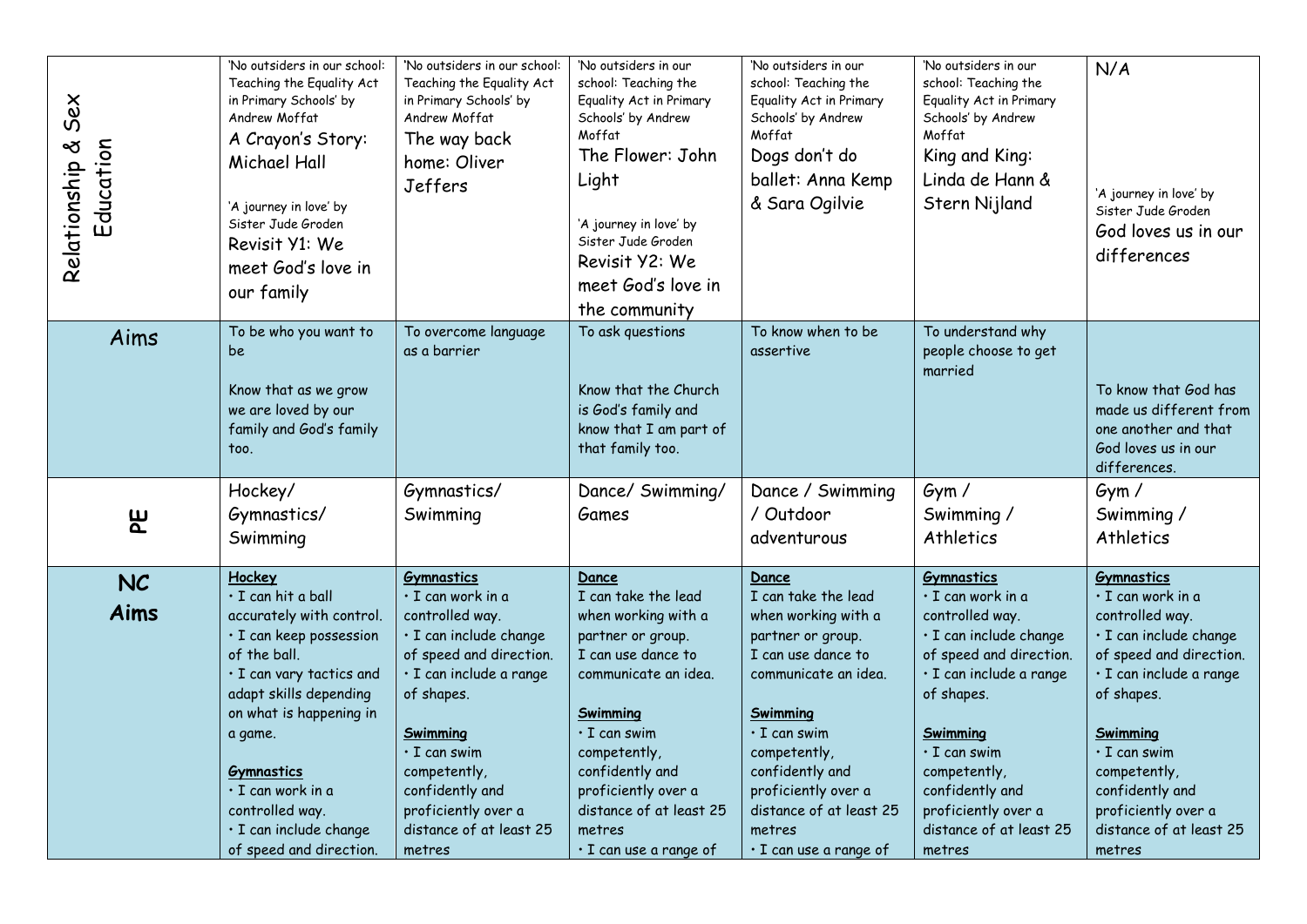|                   | · I can include a range<br>of shapes.<br><b>Swimming</b><br>$\cdot$ I can swim<br>competently,<br>confidently and<br>proficiently over a<br>distance of at least 25<br>metres<br>· I can use a range of<br>strokes effectively.              | · I can use a range of<br>strokes effectively. | strokes effectively.<br>Games<br>I can catch with<br>one hand.<br>$\cdot$ I can throw and catch<br>accurately.<br>$\cdot$ I can hit a ball<br>accurately with control.<br>· I can keep possession<br>of the ball.<br>· I can vary tactics and<br>adapt skills depending<br>on what is happening in<br>a game.                                                                                                              | strokes effectively.<br>Outdoor and<br>adventurous<br>I can follow a map<br>in a (more<br>demanding)<br>familiar context.<br>I can follow a route<br>$\bullet$<br>within a time limit. | · I can use a range of<br>strokes effectively.<br><b>Athletics</b><br>I can<br>run over a long<br>distance.<br>I can sprint<br>over a short distance.<br>I can throw in<br>different ways.<br>I can hit a<br>target.<br>I can jump in<br>different ways.                                                                                                                                                                              | · I can use a range of<br>strokes effectively.<br><b>Athletics</b><br>I can run over a<br>long distance.<br>I can sprint over a<br>short distance.<br>I can throw in<br>different ways.<br>I can hit a target.<br>I can jump in<br>$\bullet$<br>different ways. |
|-------------------|----------------------------------------------------------------------------------------------------------------------------------------------------------------------------------------------------------------------------------------------|------------------------------------------------|----------------------------------------------------------------------------------------------------------------------------------------------------------------------------------------------------------------------------------------------------------------------------------------------------------------------------------------------------------------------------------------------------------------------------|----------------------------------------------------------------------------------------------------------------------------------------------------------------------------------------|---------------------------------------------------------------------------------------------------------------------------------------------------------------------------------------------------------------------------------------------------------------------------------------------------------------------------------------------------------------------------------------------------------------------------------------|-----------------------------------------------------------------------------------------------------------------------------------------------------------------------------------------------------------------------------------------------------------------|
| Art               | L S Lowry-<br>19 <sup>th</sup> century British<br>painter                                                                                                                                                                                    | N/A                                            | <b>Bodies</b>                                                                                                                                                                                                                                                                                                                                                                                                              | N/A                                                                                                                                                                                    | <b>Insects</b>                                                                                                                                                                                                                                                                                                                                                                                                                        | N/A                                                                                                                                                                                                                                                             |
| <b>NC</b><br>Aims | · I can show facial<br>expressions and body<br>language in sketches<br>and paintings.<br>$\cdot$ I can experiment with<br>the styles used by<br>other artists.<br>· I can explain some of<br>the features of art<br>from historical periods. |                                                | I can show<br>facial<br>expressions<br>and body<br>language in sketches<br>and paintings.<br>$\cdot$ I can use marks and<br>lines to show<br>texture in my art.<br>· I can use line, tone,<br>shape and colour to<br>represent figure and<br>forms in movement.<br>· I can show reflections<br>in my art.<br>· I can sculpt clay and<br>other mouldable<br>materials.<br>$\cdot$ I can integrate my<br>digital images into |                                                                                                                                                                                        | · I can use marks and<br>lines to show<br>texture in my art.<br>$\cdot$ I can use line, tone,<br>shape and colour to<br>represent figure and<br>forms in movement.<br>· I can show reflections<br>in my art.<br>$\cdot$ I can print onto<br>different materials<br>using at least four<br>colours.<br>$\cdot$ I can integrate my<br>digital images into<br>my art.<br>· I can experiment with<br>the styles used by<br>other artists. |                                                                                                                                                                                                                                                                 |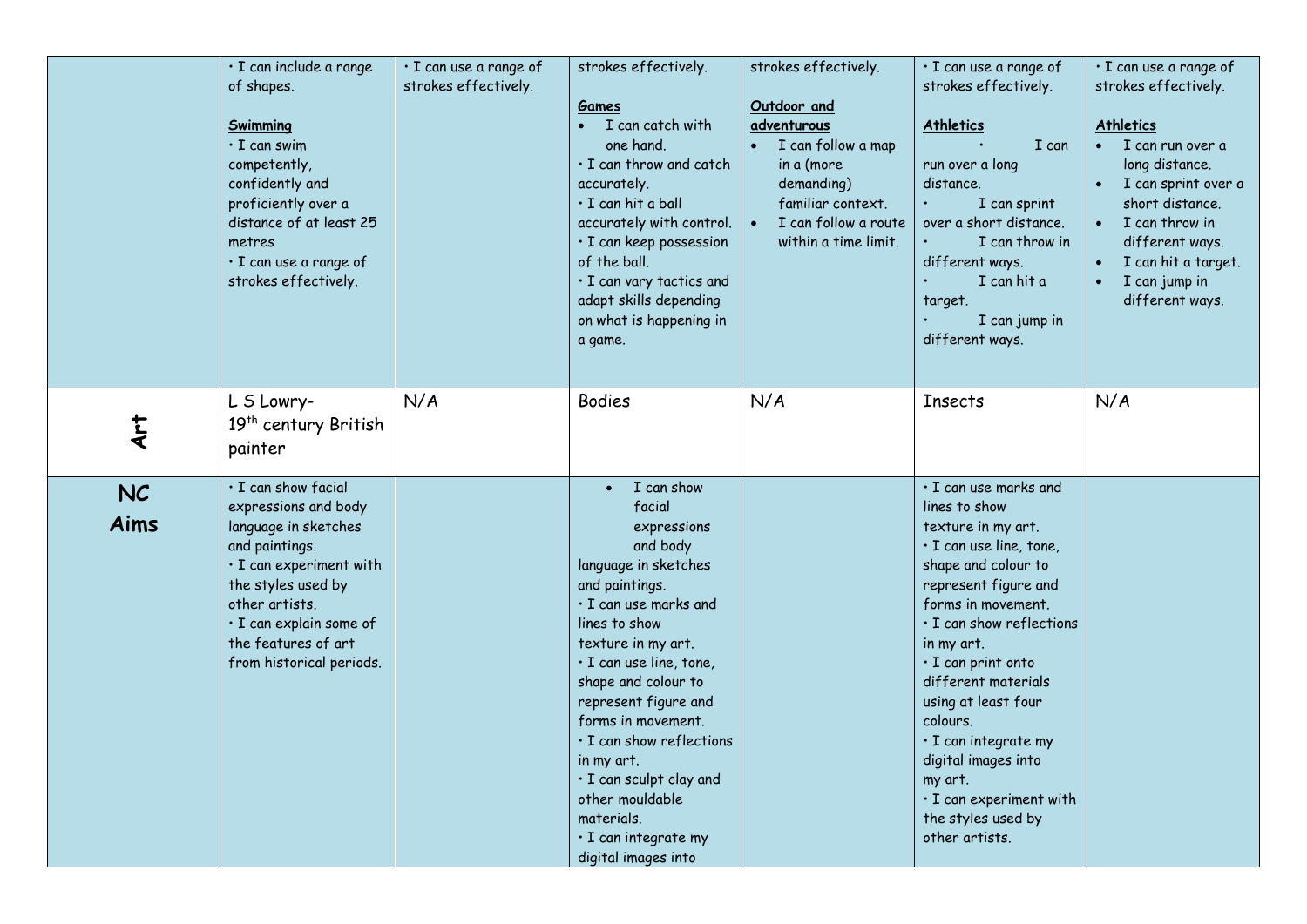|                   |     |                                                                                                                                                                                                                                                                                                                                                                                                                                                                                                | my art.<br>$\cdot$ I can experiment with<br>the styles used by<br>other artists. |                                                                                                                                                                                                                                                                                                                                                                                                                                                                                                                                           |     |                                                                                                                                                                                                                                                                                                                                                                                                                                                                                                                                                                                                           |
|-------------------|-----|------------------------------------------------------------------------------------------------------------------------------------------------------------------------------------------------------------------------------------------------------------------------------------------------------------------------------------------------------------------------------------------------------------------------------------------------------------------------------------------------|----------------------------------------------------------------------------------|-------------------------------------------------------------------------------------------------------------------------------------------------------------------------------------------------------------------------------------------------------------------------------------------------------------------------------------------------------------------------------------------------------------------------------------------------------------------------------------------------------------------------------------------|-----|-----------------------------------------------------------------------------------------------------------------------------------------------------------------------------------------------------------------------------------------------------------------------------------------------------------------------------------------------------------------------------------------------------------------------------------------------------------------------------------------------------------------------------------------------------------------------------------------------------------|
| 5                 | N/A | <b>Battery Operated</b><br>Lights                                                                                                                                                                                                                                                                                                                                                                                                                                                              | N/A                                                                              | Purses                                                                                                                                                                                                                                                                                                                                                                                                                                                                                                                                    | N/A | Edible garden                                                                                                                                                                                                                                                                                                                                                                                                                                                                                                                                                                                             |
| <b>NC</b><br>Aims |     | I can use ideas<br>$\bullet$<br>from other people<br>when I am<br>designing.<br>· I can produce a plan<br>and explain it.<br>· I can evaluate and<br>suggest improvements<br>for my designs.<br>$\cdot$ I can evaluate<br>products for both their<br>purpose and<br>appearance.<br>· I can explain how I<br>have improved my<br>original design.<br>· I can present a<br>product in an<br>interesting way.<br>· I can persevere and<br>adapt my work<br>when my original ideas<br>do not work. |                                                                                  | I can use ideas<br>$\bullet$<br>from other people<br>when<br>I am designing.<br>· I can produce a plan<br>and explain it.<br>· I can evaluate and<br>suggest<br>improvements for my<br>designs.<br>$\cdot$ I can evaluate<br>products for both their<br>purpose and<br>appearance.<br>· I can explain how I<br>have improved my<br>original design.<br>· I can present a<br>product in an<br>interesting way.<br>$\cdot$ I can measure<br>accurately.<br>· I can persevere and<br>adapt my work<br>when my original ideas<br>do not work. |     | I can use ideas from<br>other people when<br>I am designing.<br>· I can produce a plan<br>and explain it.<br>$\cdot$ I can evaluate and<br>suggest<br>improvements for my<br>designs.<br>$\cdot$ I can evaluate<br>products for both their<br>purpose and<br>appearance.<br>· I can explain how I<br>have improved my<br>original design.<br>$\cdot$ I can present a<br>product in an<br>interesting way.<br>$\cdot$ I can measure<br>accurately.<br>· I can persevere and<br>adapt my work<br>when my original ideas<br>do not work.<br>. I know how to be both<br>hygienic and<br>safe when using food. |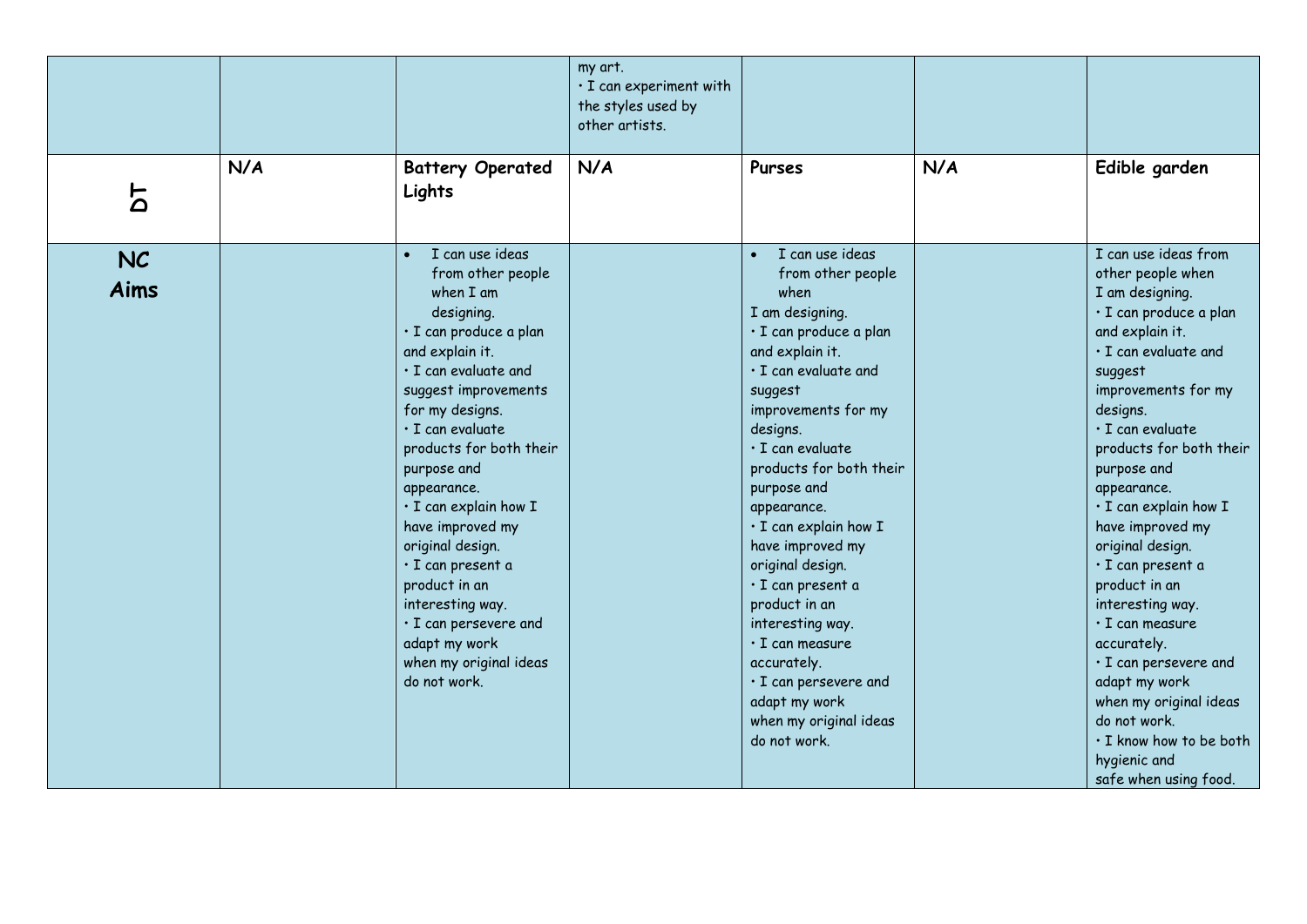| Music             | Mamma Mia! -<br>Charanga Unit                                                                                                                                                                                                                                                                                                                                                                                                                                                               | <b>Voices Foundation</b>                                                                                                                                                                                                                                                                                                                                                                               | Stop! -<br>Charanga Unit                                                                                                                                                                                                                                                                                                                                                                                                                                                                     | Blackbird -<br>Charanga Unit                                                                                                                                                                                                                                                                                                                                                                                                                                                                       | Lean on me -<br>Charanga Unit                                                                                                                                                                                                                                                                                                                                                                                                                                                                      | Reflect, Rewind<br>and Replay -<br>Charanga Unit                                                                                                                                                                                                                                                                                                                                                                                                                                       |
|-------------------|---------------------------------------------------------------------------------------------------------------------------------------------------------------------------------------------------------------------------------------------------------------------------------------------------------------------------------------------------------------------------------------------------------------------------------------------------------------------------------------------|--------------------------------------------------------------------------------------------------------------------------------------------------------------------------------------------------------------------------------------------------------------------------------------------------------------------------------------------------------------------------------------------------------|----------------------------------------------------------------------------------------------------------------------------------------------------------------------------------------------------------------------------------------------------------------------------------------------------------------------------------------------------------------------------------------------------------------------------------------------------------------------------------------------|----------------------------------------------------------------------------------------------------------------------------------------------------------------------------------------------------------------------------------------------------------------------------------------------------------------------------------------------------------------------------------------------------------------------------------------------------------------------------------------------------|----------------------------------------------------------------------------------------------------------------------------------------------------------------------------------------------------------------------------------------------------------------------------------------------------------------------------------------------------------------------------------------------------------------------------------------------------------------------------------------------------|----------------------------------------------------------------------------------------------------------------------------------------------------------------------------------------------------------------------------------------------------------------------------------------------------------------------------------------------------------------------------------------------------------------------------------------------------------------------------------------|
| <b>NC</b><br>Aims | · I can perform a simple<br>part rhythmically.<br>· I can sing songs from<br>memory with accurate<br>pitch.<br>· I can improvise using<br>repeated patterns.<br>$\cdot$ I can explain why<br>silence is often needed<br>in music and explain<br>what effect it has.<br>$\cdot$ I can identify the<br>character in a piece of<br>music.<br>· I can identify and<br>describe the different<br>purposes of music.<br>· I can begin to identify<br>the style of work of<br>different composers. | I can perform a simple<br>part rhythmically.<br>· I can sing songs from<br>memory with<br>accurate pitch.<br>· I can improvise using<br>repeated patterns.<br>· I can explain why<br>silence is often needed<br>in music and explain<br>what effect it has.<br>$\cdot$ I can identify the<br>character in a piece of<br>music.<br>· I can identify and<br>describe the different<br>purposes of music. | I can perform a simple<br>part rhythmically.<br>· I can sing songs from<br>memory with<br>accurate pitch.<br>· I can improvise using<br>repeated patterns.<br>$\cdot$ I can explain why<br>silence is often needed<br>in music and explain<br>what effect it has.<br>$\cdot$ I can identify the<br>character in a piece of<br>music.<br>· I can identify and<br>describe the different<br>purposes of music.<br>· I can begin to<br>identify the style of<br>work of<br>different composers. | I can perform a simple<br>part rhythmically.<br>· I can sing songs from<br>memory with<br>accurate pitch.<br>· I can improvise using<br>repeated patterns.<br>$\cdot$ I can explain why<br>silence is often needed<br>in music and explain<br>what effect it has.<br>$\cdot$ I can identify the<br>character in a piece of<br>music.<br>· I can identify and<br>describe the different<br>purposes of music.<br>$\cdot$ I can begin to<br>identify the style of<br>work of<br>different composers. | I can perform a simple<br>part rhythmically.<br>· I can sing songs from<br>memory with<br>accurate pitch.<br>· I can improvise using<br>repeated patterns.<br>$\cdot$ I can explain why<br>silence is often needed<br>in music and explain<br>what effect it has.<br>$\cdot$ I can identify the<br>character in a piece of<br>music.<br>· I can identify and<br>describe the different<br>purposes of music.<br>$\cdot$ I can begin to<br>identify the style of<br>work of different<br>composers. | I can perform a simple<br>part rhythmically.<br>· I can sing songs from<br>memory with<br>accurate pitch.<br>· I can improvise using<br>repeated patterns.<br>· I can explain why<br>silence is often needed<br>in music and explain<br>what effect it has.<br>$\cdot$ I can identify the<br>character in a piece of<br>music.<br>· I can identify and<br>describe the different<br>purposes of music.<br>· I can begin to<br>identify the style of<br>work of different<br>composers. |
| Computing         | E Safety                                                                                                                                                                                                                                                                                                                                                                                                                                                                                    | Coding - 2Code                                                                                                                                                                                                                                                                                                                                                                                         | More coding<br>(scratch/purple<br>mash/code.org)                                                                                                                                                                                                                                                                                                                                                                                                                                             | More coding<br>(scratch/purple<br>mash/code.org)                                                                                                                                                                                                                                                                                                                                                                                                                                                   | Lego WeDo                                                                                                                                                                                                                                                                                                                                                                                                                                                                                          | Teaching<br>computer<br>networks                                                                                                                                                                                                                                                                                                                                                                                                                                                       |
| <b>NC</b><br>Aims | · I recognise acceptable<br>and unacceptable<br>behaviour using<br>technology.                                                                                                                                                                                                                                                                                                                                                                                                              | Algorithms and<br>programming<br>· I can experiment with<br>variables to control<br>models.<br>$\cdot$ I can give an on-<br>screen robot specific<br>instructions that takes<br>them from A to B.                                                                                                                                                                                                      |                                                                                                                                                                                                                                                                                                                                                                                                                                                                                              |                                                                                                                                                                                                                                                                                                                                                                                                                                                                                                    | Algorithms and<br>programming<br>· I can experiment with<br>variables to control<br>models.<br>· I can give specific<br>instructions.<br>$\cdot$ I can make an<br>accurate prediction and                                                                                                                                                                                                                                                                                                          |                                                                                                                                                                                                                                                                                                                                                                                                                                                                                        |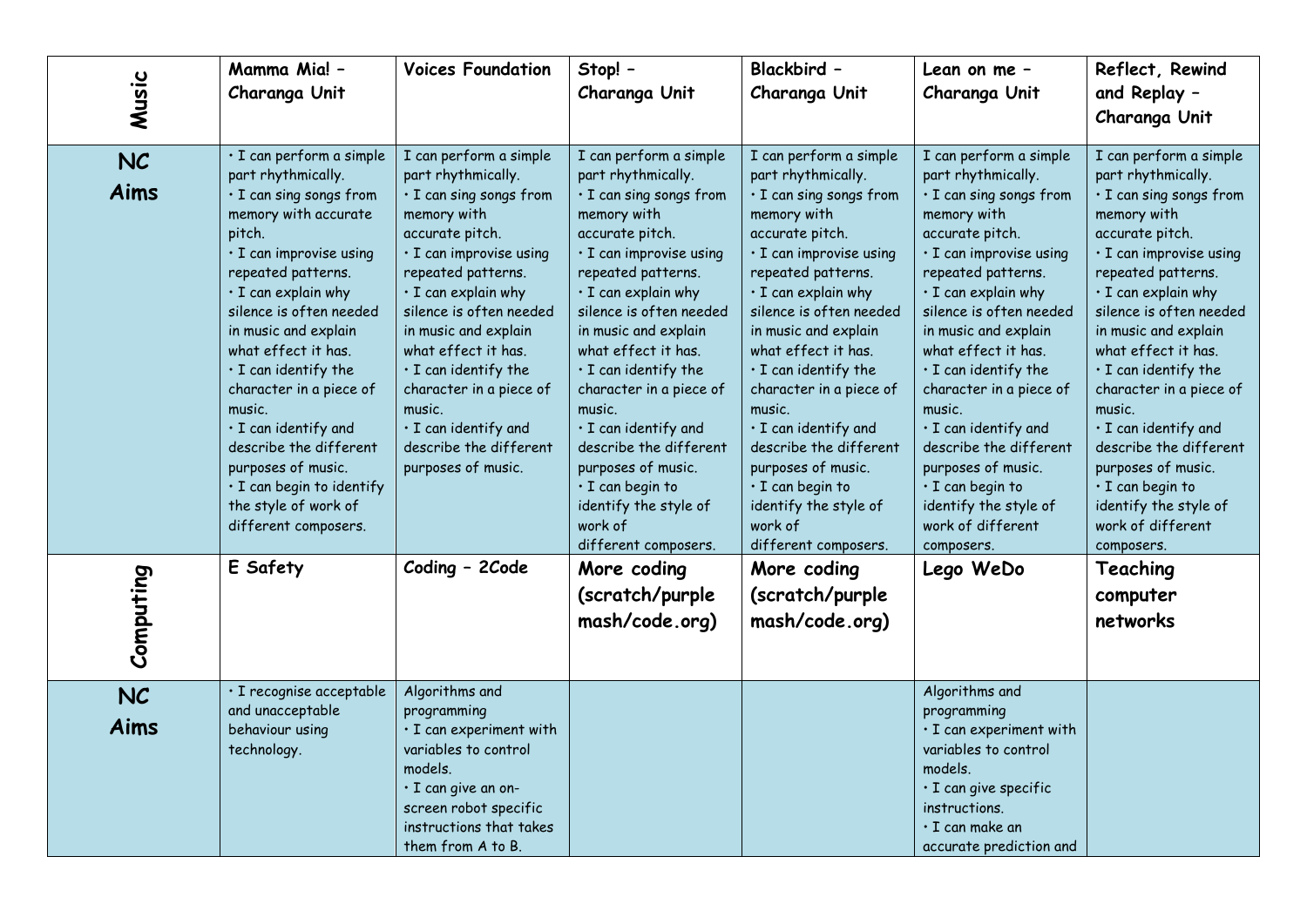|            |                                                | · I can make an                                    |                  |                  | explain why I believe             |               |
|------------|------------------------------------------------|----------------------------------------------------|------------------|------------------|-----------------------------------|---------------|
|            |                                                | accurate prediction and                            |                  |                  | something will                    |               |
|            |                                                | explain why I believe                              |                  |                  | happen (linked to                 |               |
|            |                                                | something will<br>happen (linked to                |                  |                  | programming).<br>· I can de-bug a |               |
|            |                                                | programming).                                      |                  |                  | program.                          |               |
|            |                                                | · I can de-bug a                                   |                  |                  |                                   |               |
|            |                                                | program.                                           |                  |                  |                                   |               |
|            |                                                | <b>Information technology</b>                      |                  |                  |                                   |               |
|            |                                                | · I can select and use                             |                  |                  |                                   |               |
|            |                                                | software to                                        |                  |                  |                                   |               |
|            |                                                | accomplish given goals.                            |                  |                  |                                   |               |
|            |                                                | $\cdot$ I can collect and                          |                  |                  |                                   |               |
|            |                                                | present data.                                      |                  |                  |                                   |               |
|            |                                                | Digital literacy                                   |                  |                  |                                   |               |
|            |                                                | · I recognise<br>acceptable and                    |                  |                  |                                   |               |
|            |                                                | unacceptable behaviour                             |                  |                  |                                   |               |
|            |                                                | using technology.                                  |                  |                  |                                   |               |
| <b>MFL</b> | Where I                                        | My Family                                          | Pets/ animals    | What I look like | Describing my                     | Writing a     |
|            | live/Nationality                               | As-tu des frères                                   | As-tu un animal? | Les yeaux et les | height/ what I                    | postcard      |
|            | Ou habites-tu?                                 | et sœurs?                                          |                  | cheveux          | am like                           | Lettre de mon |
|            |                                                |                                                    |                  |                  | Je suis                           |               |
|            | <b>Listening and Responding</b>                |                                                    |                  |                  |                                   | corres        |
| NC         |                                                |                                                    |                  |                  |                                   |               |
| Aims       | · Understand a short familiar passage          |                                                    |                  |                  |                                   |               |
|            | • Understand instructions                      |                                                    |                  |                  |                                   |               |
|            | Speaking                                       |                                                    |                  |                  |                                   |               |
|            |                                                |                                                    |                  |                  |                                   |               |
|            |                                                | Be able to make 2-3 points in a short conversation |                  |                  |                                   |               |
|            | Be able to give a short response               |                                                    |                  |                  |                                   |               |
|            | Reading                                        |                                                    |                  |                  |                                   |               |
|            |                                                |                                                    |                  |                  |                                   |               |
|            | • Identify and note main points and respond    |                                                    |                  |                  |                                   |               |
|            | . Use a bilingual dictionary to find new words |                                                    |                  |                  |                                   |               |
|            | Writing                                        |                                                    |                  |                  |                                   |               |
|            |                                                |                                                    |                  |                  |                                   |               |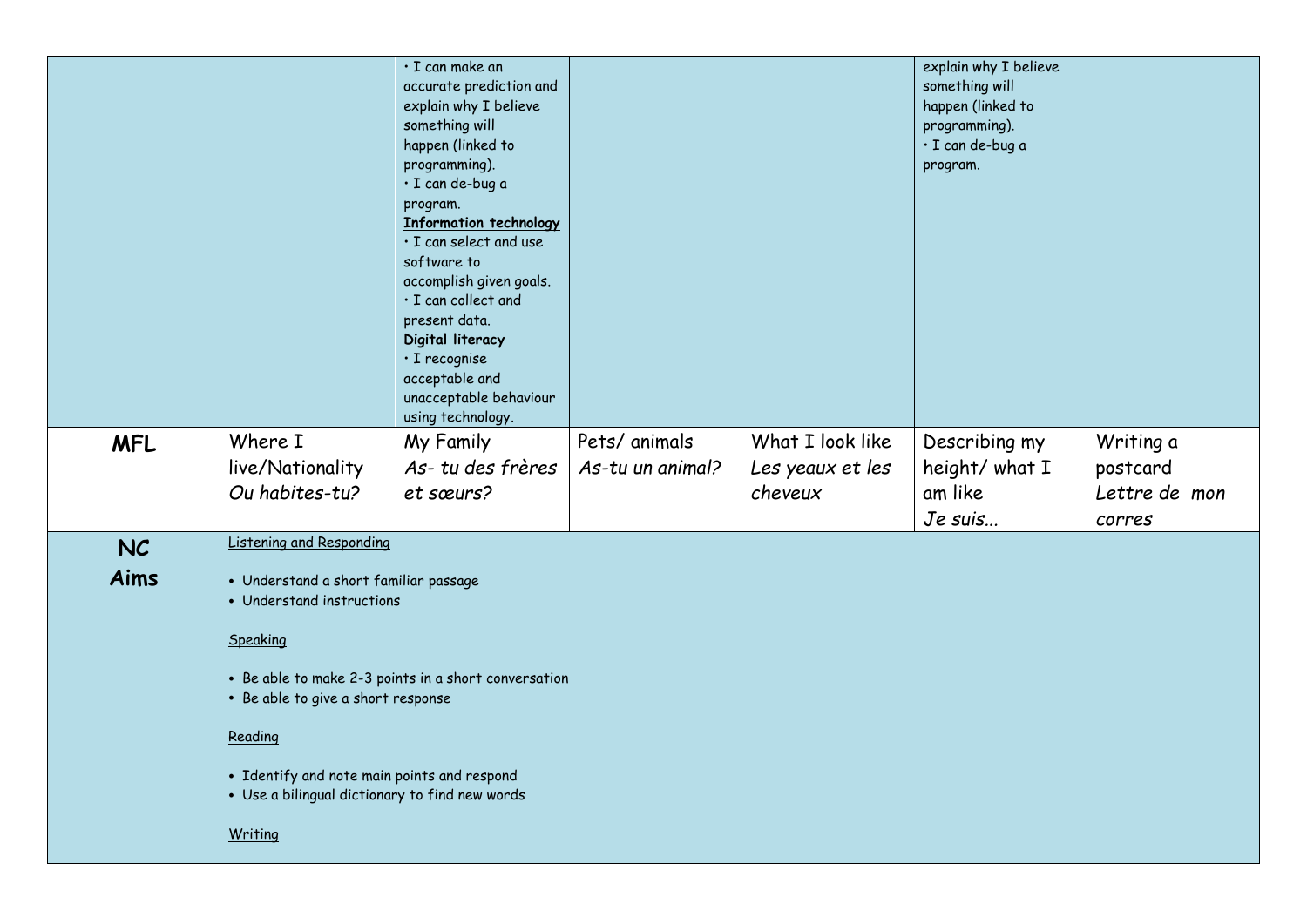| Write 2-3 short sentences on a familiar topic<br>Say what they like and dislike                                       |
|-----------------------------------------------------------------------------------------------------------------------|
| Cultural                                                                                                              |
| • Demonstrate an awareness of social conventions when speaking<br>Describe in detail aspects of country and community |

## **Year 4 English**

|              | $T$ erm $\Box$           | <sup>-</sup> erm |                         | Ferm 3        |                      |
|--------------|--------------------------|------------------|-------------------------|---------------|----------------------|
| Half<br>1 st | Half<br>2nd <sub>l</sub> | Half<br>1 st     | Half<br>2 <sub>nd</sub> | $1^{st}$ Half | 2 <sup>nd</sup> Half |